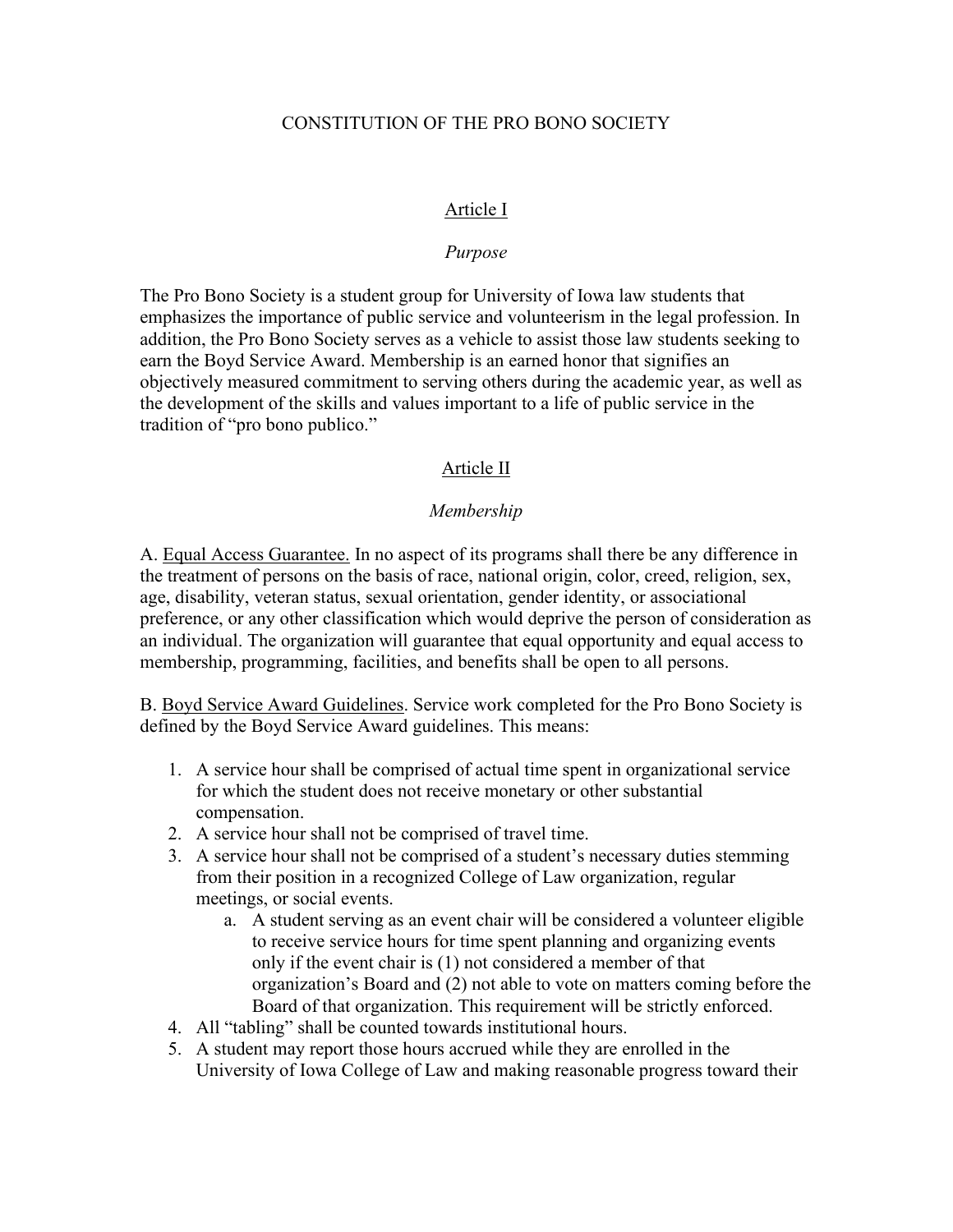degree. Hours accrued while a student is on a leave of absence from the College may not be reported.

- 6. Hours for a given Fall or Spring semester must be recorded in Symplicity within one month of the date of service, or by the last day of final exams that semester, whichever comes first. A student may report service hours accrued during winter break as part of the upcoming Spring semester. A student who has completed at least two semesters of coursework may report service hours accrued during the summer break. Summer hours will count toward a student's career service hours total but these hours will not count toward Pro Bono Society membership for any Fall or Spring semester.
- 7. Submissions will be reviewed by the Pro Bono Society Executive Board each semester, and students will be notified of any hours disallowed by the Executive Board. Students wishing to appeal whether hours qualify for the Boyd Service Award shall submit a written statement of the reason for the delay as well as the hours completed to the Pro Bono Society Executive Board for review. All appeals must be made within the school year in which the service hours were completed. Appeals from service work completed during the summer will be considered a part of the coming school year. Any appeals made after the convocation ceremony for the school year in which the service hours were completed will be procedurally time barred.
	- a. Students graduating during the spring semester usually must record their service work for the month of April three weeks before the start of finals. The Pro Bono Society Executive Board will confirm the final deadline each year.
	- b. The Pro Bono Society Executive Board in making determinations on appeals will consider factors including, but not limited to, the timeliness of the appeal and whether good cause is shown for the delay.
- 8. All service hours are divided into two groups: community hours and institutional hours. At least half of the minimum number of required service hours completed must be community hours.
	- a. Community Hours are those hours which directly benefit recognized community organizations or non-profits, including pro bono projects coordinated by the Citizen Lawyer Program. Students may perform community hours, subject to the following restrictions:
		- i. all service must be voluntary, uncompensated, and not compelled.
		- ii. this section of service includes political activity, but selfcampaigning is excluded.
		- iii. this section includes law school-sponsored events that directly benefit recognized community organizations or non-profits (excluding "tabling").
	- b. Institutional Hours are those hours which directly benefit the law school, the University, or a student group. Also covered by institutional hours are those hours which indirectly benefit a recognized community organization subject to the guidelines in portion B. of this section.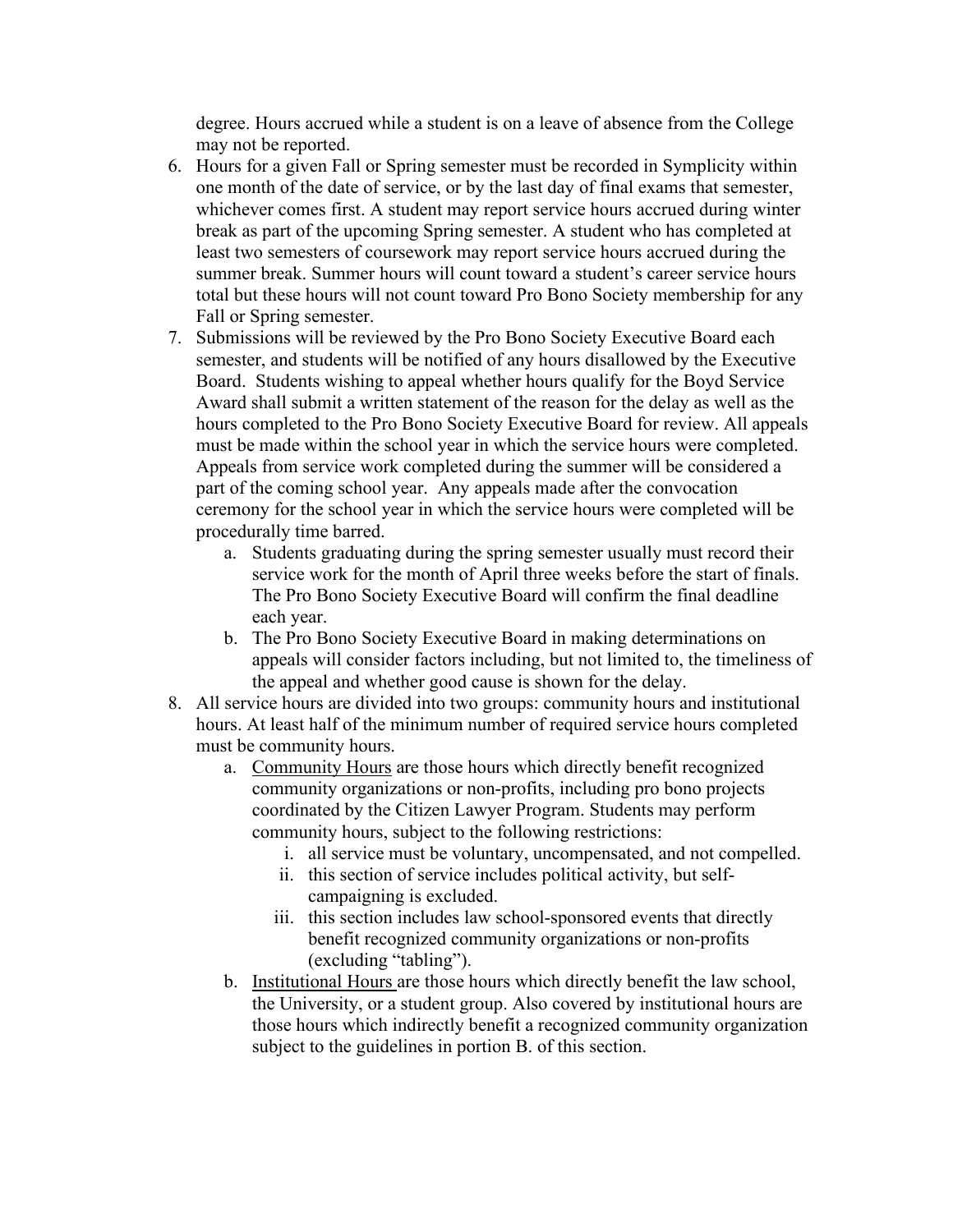C. Membership Limitations. Pro Bono Society membership is announced for each Fall or Spring semester early in the following semester. The following minimum requirements must be met in order to attain membership in the Pro Bono Society for a given Fall or Spring semester:

- 1. Students must be enrolled full-time in the University of Iowa College of Law and be in good standing;
- 2. Students must have completed a minimum of 15 hours of service work as defined by the Boyd Service Award guidelines during that Fall or Spring semester;
- 3. Students must have attended at least one program in the Lawyers and Leaders Lecture Series during that Fall or Spring semester.

D. Member Selection Procedure: The Pro Bono Society Executive Board shall review Boyd service hours no later than the end of the third week of the following semester, and approve by a majority vote those law students who meet the minimum membership requirements as set forth in Article II, Section C as members of the Pro Bono Society. Law students who meet the minimum service hour requirements as set forth in Article II, Section C, Subparts 1-3, but do not appear to have satisfied the requirement set forth in Article II, Section C, Subpart 4, will receive a conditional invitation. Students who receive conditional invitations must submit proof that they satisfied the requirement in Article II, Section C, Subpart 4 to the Executive Board by 5 o'clock pm on the second Monday following the issuing of conditional invitations. Membership for conditional invitees will be approved by a majority vote of the Executive Board within two weeks of this deadline. All members will be notified of their selection by e-mail on or before 5 o'clock p.m. on the following Friday.

E. Membership Revocation Procedure. Any members who fail to perform the minimum requirements for membership will be dismissed unless they provide evidence of compliance to the Pro Bono Society Executive Board. Those members who are dismissed from the organization may be invited to join again by performing the minimum requirements for membership in a subsequent semester.

F. Career Service Hour Determination. Within five days of the spring reporting deadline for graduating students established in Article II, Section B, Subpart 6(a), the Board will determine which graduating students have reported 100 or more service hours, of which at least 50 are Community hours, throughout their law school careers, and will publish and post a list identifying those students who have reported at least 100 hours, of which at least 50 are Community hours; those who have reported at least 150 hours, of which at least 75 are Community hours; and those who have reported at least 200 hours, of which at least 100 are Community hours. The Board will only identify the names of students who have achieved each of these levels; it will not identify the specific hours reported by any individual student. Any challenges to the Board's determinations must be made in writing to the Board Chair and Advisor within five days of the publication of the list.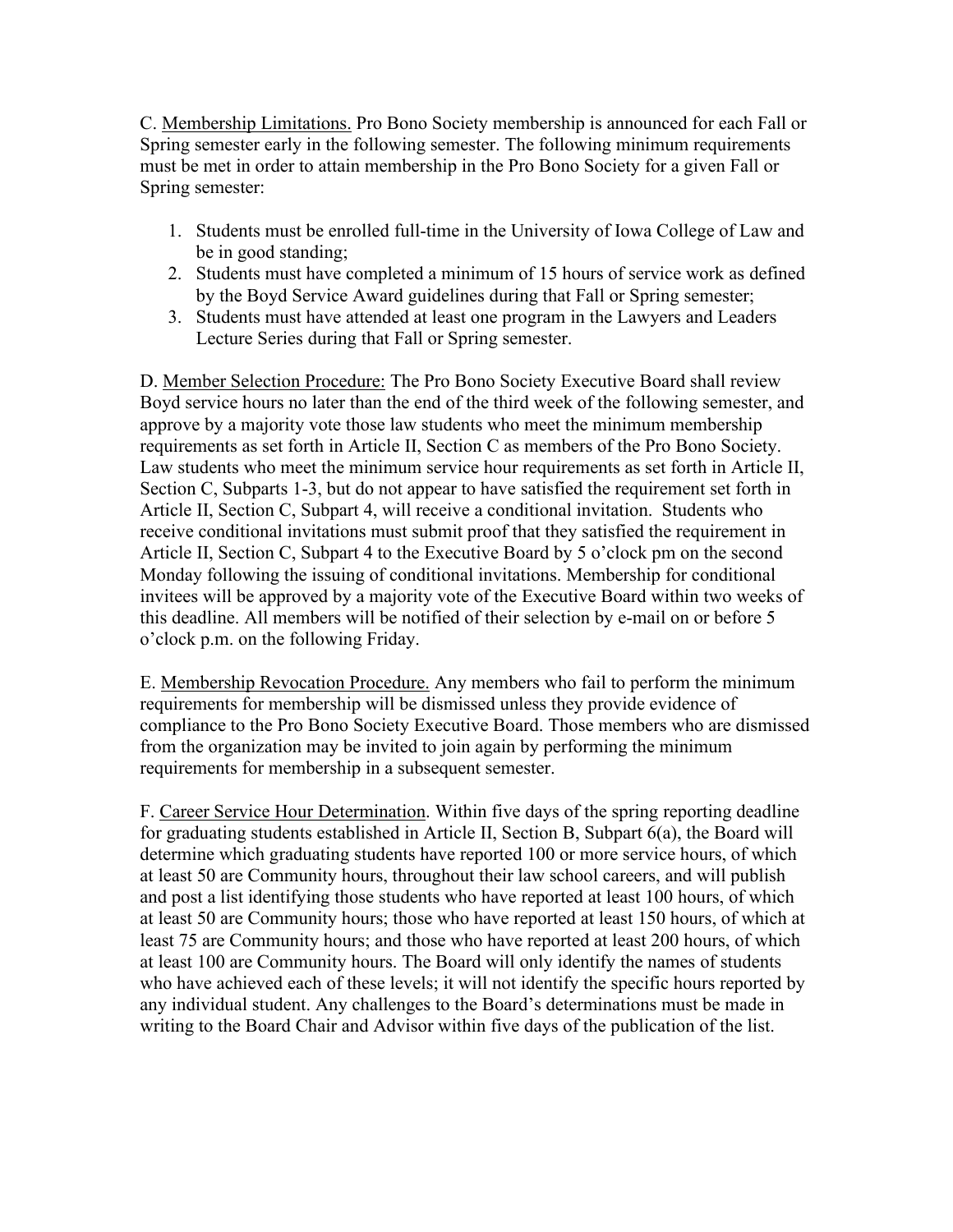# Article III

## *Officers and Duties*

A. Composition of Executive Board. The Executive Board of the Pro Bono Society shall consist of the Willard L. Boyd Public Service Distinction ("Philanthropy") Committee of the Iowa Student Bar Association ("ISBA").

B. Chair. The ISBA President(s) shall appoint a Chairperson at the start of the ISBA term. The Chairperson's term shall expire at the end of the ISBA term. The Chairperson shall be a student member of the Executive Board. The Chairperson's duties shall be as follows:

- 1. To preside over Executive Board duties and meetings;
- 2. To call Executive Board meetings and communicate the time and place of said meetings to the Executive Board and all others who may attend;
- 3. To cast a tie-breaking vote, whenever it shall be required, during Executive Board meetings. 4. To review and maintain the Boyd Service Award email account.

C. Duties of Executive Board. The duties of the Executive Board shall be as follows:

- 1. To maintain a membership roster and, when necessary, to revoke the membership of those members who fail to perform or maintain the minimum requirements;
- 2. To recommend and help coordinate programs for the Lawyers and Leaders Lecture Series;
- 3. To draft the Pro Bono Society budget, in collaboration with the Advisor and ISBA Treasurer;
- 4. To submit the Pro Bono Society budget to the ISBA Treasurer and the ISBA Executive Board for approval;
- 5. To perform all administrative functions which are necessary and proper to implement policies approved by the Executive Board.

## Article IV

## *Advisor*

A. Advisor. The advisor of the Pro Bono Society shall be the Director of the Citizen Lawyer Program.

B. Duties of Advisor. The duties of the Pro Bono Society advisor shall be as follows:

1. To administer the invitation and selection of Pro Bono Society members;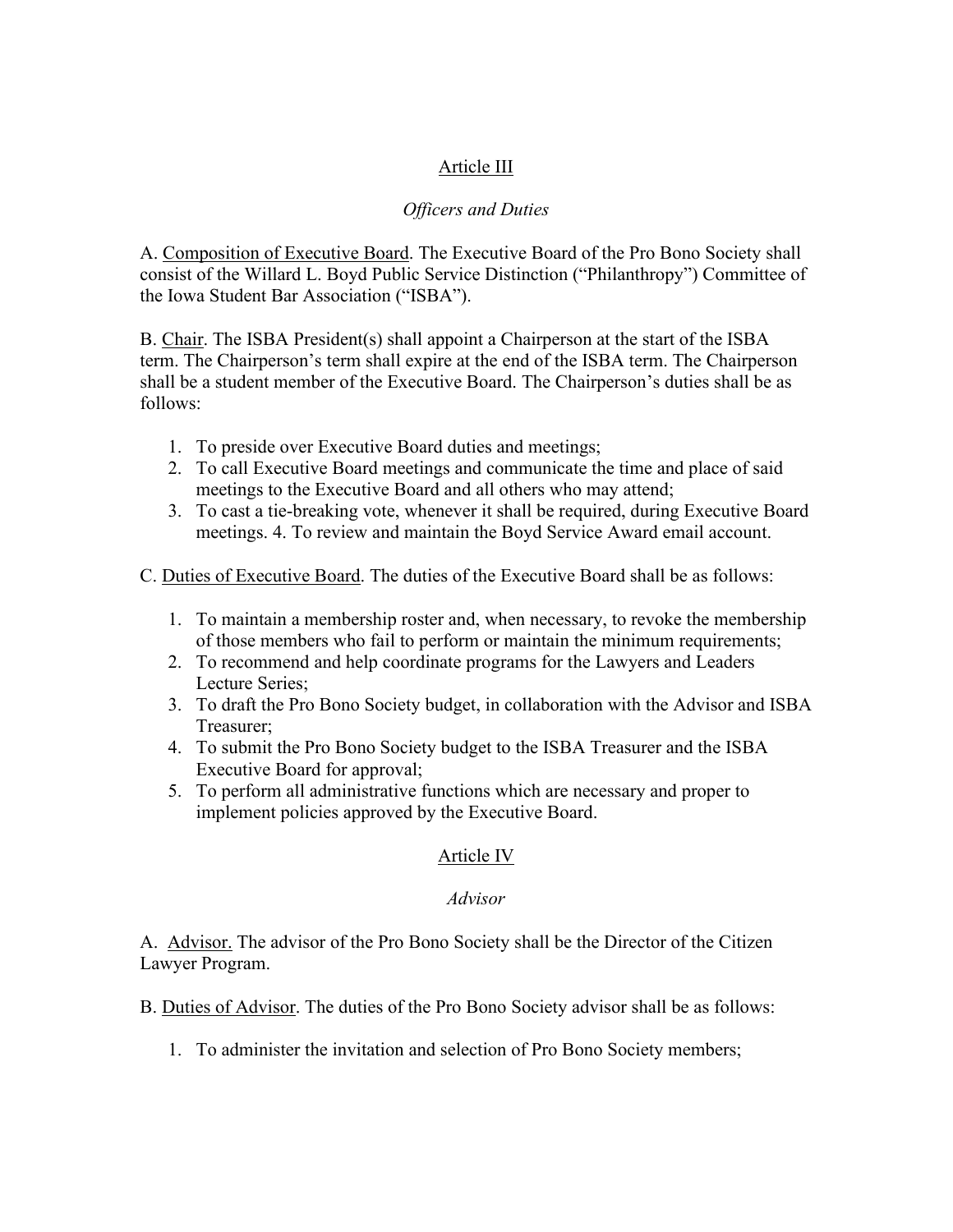- 2. To develop community-based service opportunities, including initiating and maintaining relationships with community partners, and to publicize and otherwise make available these opportunities to individuals and student groups;
- 3. To serve as an ex officio, non-voting member of the Executive Board;
- 4. To provide budget recommendations to the Executive Board and the ISBA Treasurer;
- 5. To select and administer programs in the Lawyers and Leaders Lecture Series;
- 6. To support the implementation of policies approved by the Executive Board.

# Article V

# *Executive Board Meetings*

A. Time and Place of Meetings. The Executive Board shall meet at such times and places as may be designated by any member of the Executive Board.

B. Notice. A meeting may be called the Chairperson of the Executive Board by providing official notice of a meeting no less than 72 hours prior the scheduled start of the meeting to the remainder of the board. Any student whose membership may be considered at the meeting shall be provided no less than 72 hours official notice. Notice shall be considered official upon dispatch to a University of Iowa email account, or other previously designated email account.

C. Quorum. At least half of the Executive Board shall constitute a quorum.

D. Attendance at Meetings. The Chairperson of the Executive Board member shall make every reasonable effort to schedule Executive Board meetings at times and places which are compatible with the schedules of Executive Board members. All Executive Board members are expected to make diligent efforts to attend all Executive Board meetings. When absence is unavoidable, the member shall promptly notify the Chairperson or other Executive Board member of his or her inability to attend.

E. Absence from Meetings. Executive Board members who miss a meeting shall be responsible for learning the discussed agenda and shall perform any obligations as decided by the Executive Board in his or her absence.

F. Voting Procedure. Executive Board decisions shall be reached by majority vote. Ties will be broken by the Chairperson in congruence with Article III, Section B, subsection 3.

# Article VI

## *Finances*

A. Budget. The budget for the Pro Bono Society shall be drafted and proposed to the ISBA Treasurer by the Executive Board after the first meeting of the school year. Upon approval, or modification and approval, of the budget, the Executive Board, in